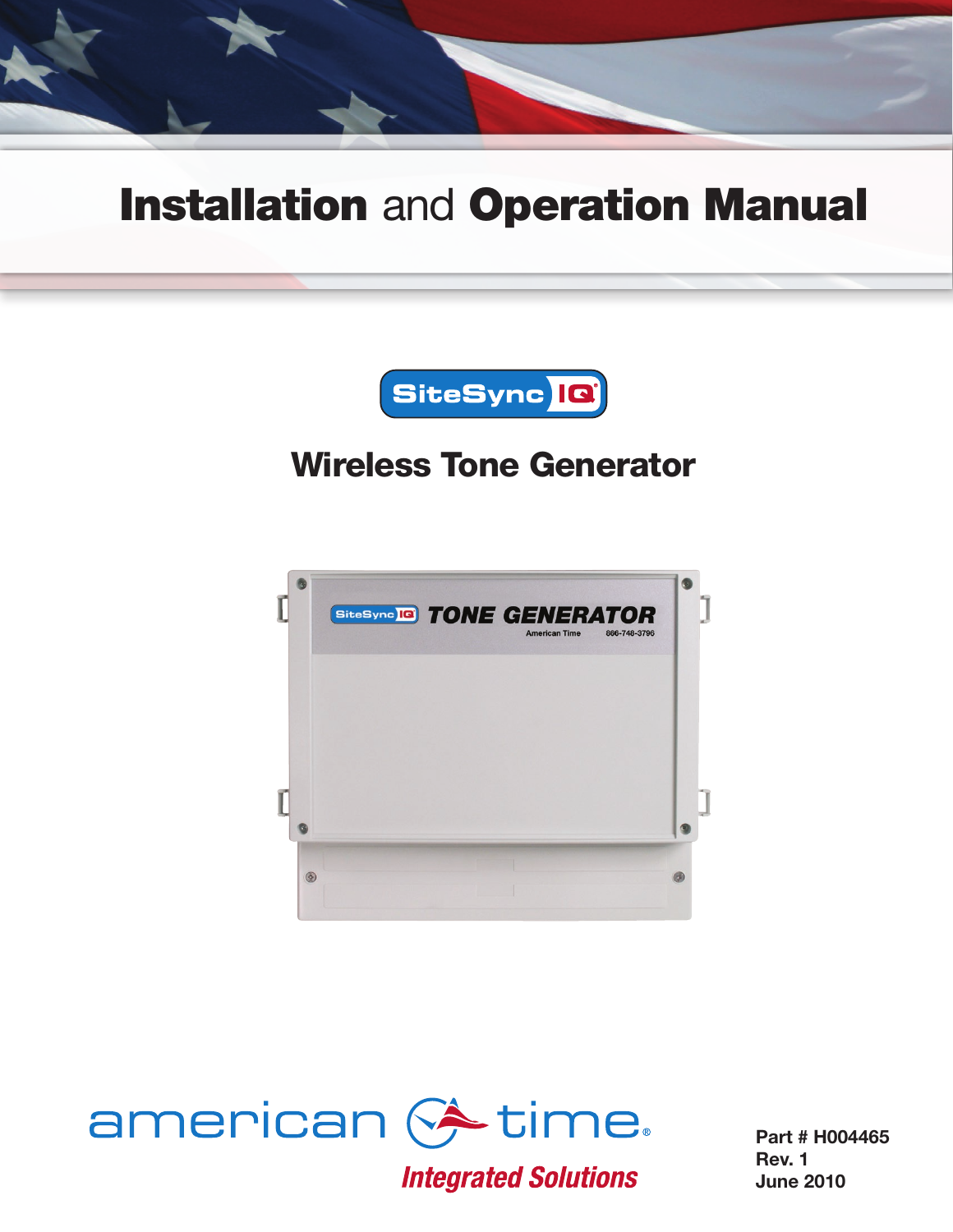## Safety Precautions

To prevent electrical shock, do not apply electrical power to the wireless tone generator, signal relays or any other equipment before completing all wiring connections.

When using additional equipment such as the SiteSync IQ System Controller, refer to the installation manual and instruction documentation before attempting setup.

#### For System Controllers

To protect against shorts between power and signal circuits, all wires connected to the power and signal circuit terminals must be insulated to 300vac.

Relay contact voltage must not exceed 240vac to prevent damage to relays.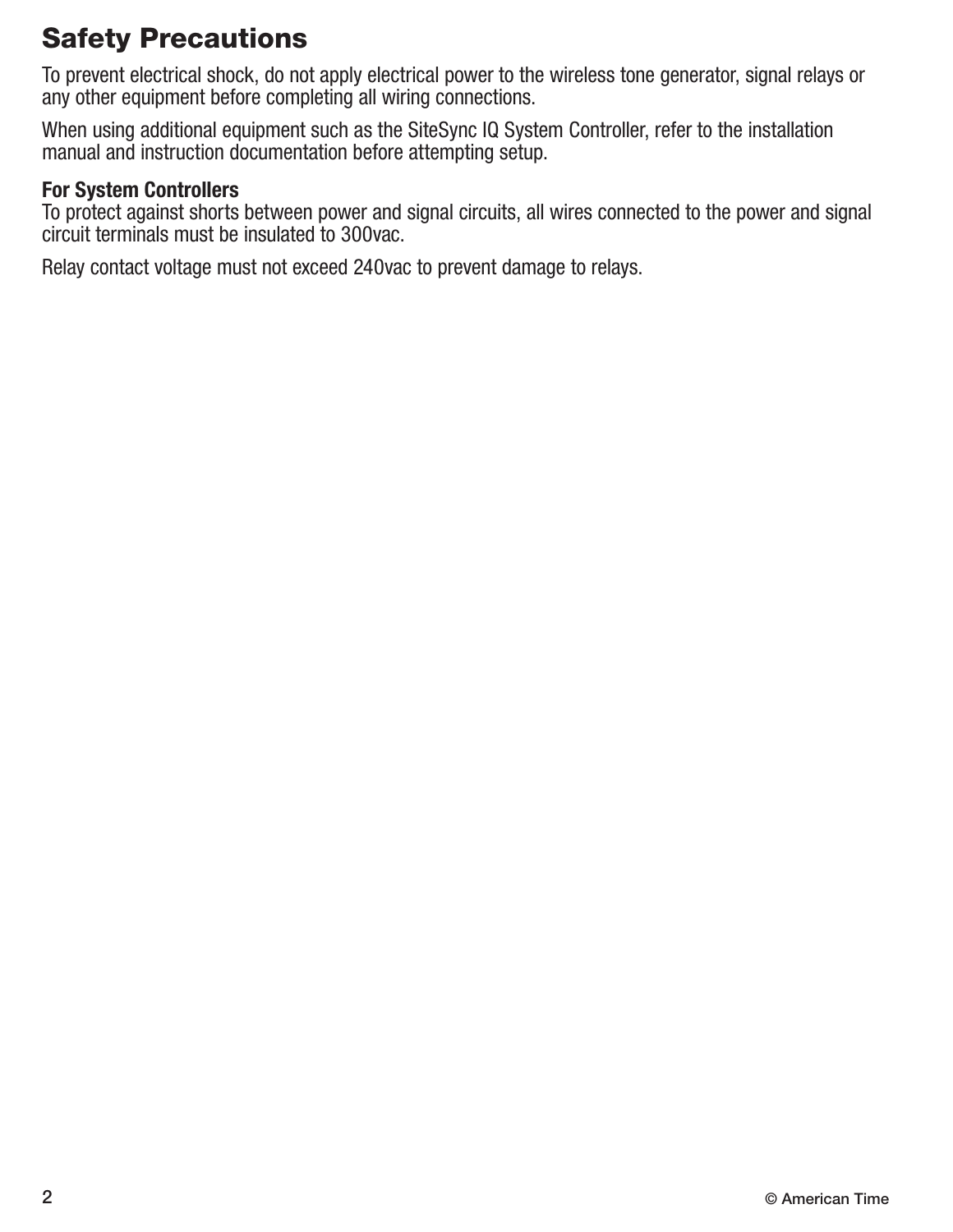#### Wireless Tone Generator **Table of Contents**

#### American Time

140 3rd Street South PO Box 707 Dassel, MN 55325-0707

Phone:800-328-8996 Fax: 800-789-1882 [american-time.com](http://www.atsclock.com)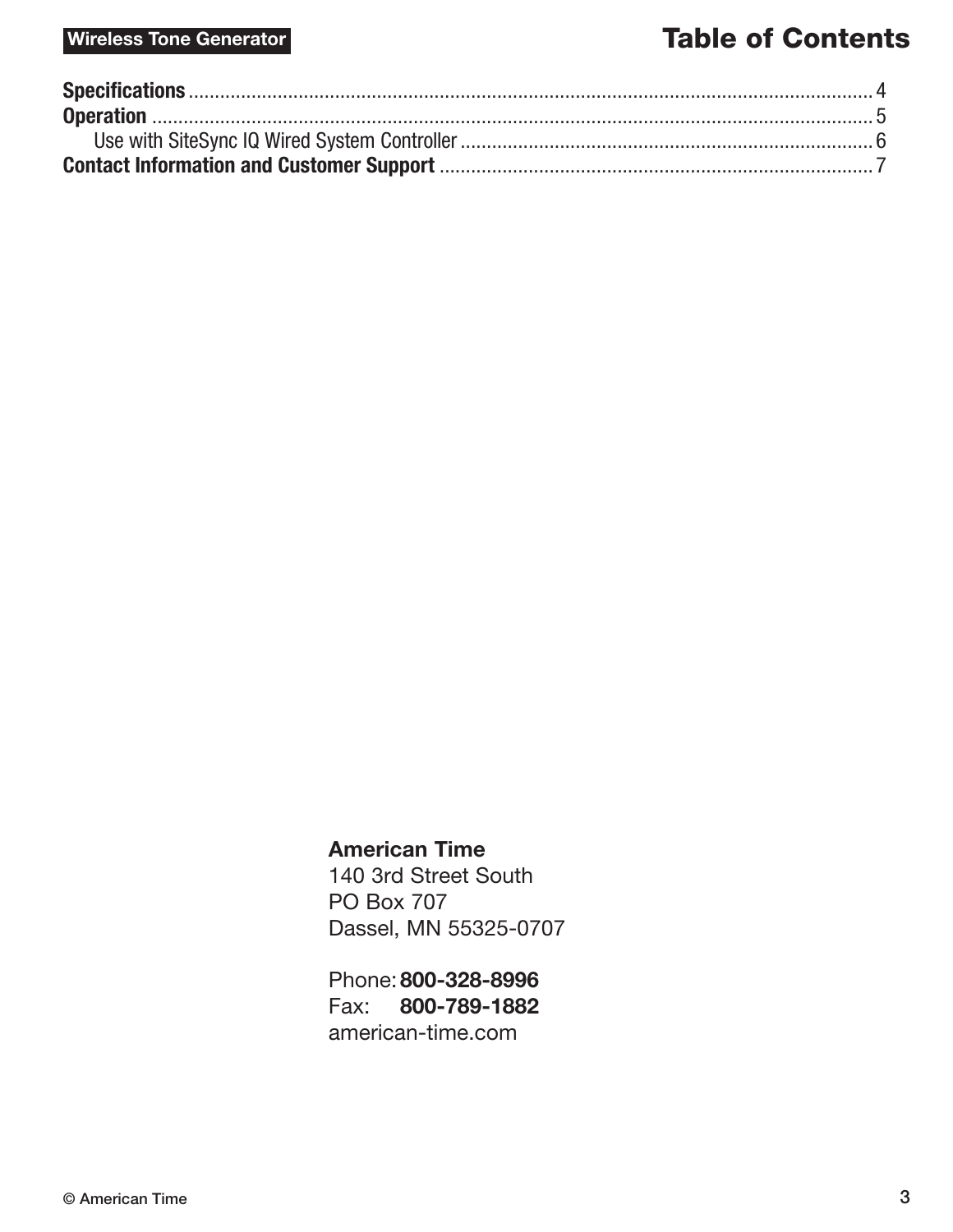### Specifications

### Physical Specifications

| <b>Operating Temperature:</b> 41°-131°F (5°-55°C) |  |
|---------------------------------------------------|--|
|                                                   |  |

#### Receiver Specifications

| <b>IQ®</b> system controller) |  |
|-------------------------------|--|

### Output Signal Specifications

Rated Output: ................. Adjustable from 0-1.15 volt P-P Load Impedance: .......... 600 ohms or higher Controls:........................ Gain control - Screwdriver adjustment

Inputs: ........................... T1-T4 four dry contact inputs for tone selection. The Audio In input allows normal background audio to play. Pre-empted by tone selection inputs T1-T4.

| <b>Tone Selection Table</b>                                                                     |  |                |    |    |
|-------------------------------------------------------------------------------------------------|--|----------------|----|----|
| <b>Tone Description</b>                                                                         |  | T <sub>2</sub> | ТЗ | Т4 |
| 333 HZ Tone                                                                                     |  |                |    |    |
| 333 HZ Tone - 2 Pulses                                                                          |  |                |    |    |
| 333 HZ Tone - 3 Pulses                                                                          |  |                |    |    |
| Chime                                                                                           |  |                |    |    |
| Whoop                                                                                           |  |                |    |    |
| 700 HZ Tone                                                                                     |  |                |    |    |
| 700 HZ Tone - 2 Pulses                                                                          |  |                |    |    |
| 700 HZ Tone - 3 Pulses                                                                          |  |                |    |    |
| Indicates closed contacts on T1 through T4.<br>Close multiple contacts to select desired sound. |  |                |    |    |

- Steady tones and Whoop last for the duration of the contact input.
- Pulsed tones are 0.4 seconds ON and 0.4 seconds OFF with a one second break before repeating.
- A two pulse tone repeats every 2.5 seconds for the duration of contact input.
- A three pulse tone repeats every 3.25 seconds for the duration of the contact input.
- The Chime sounds once when the contact is closed and again when the contact is opened.

## Order Information

Part # H004313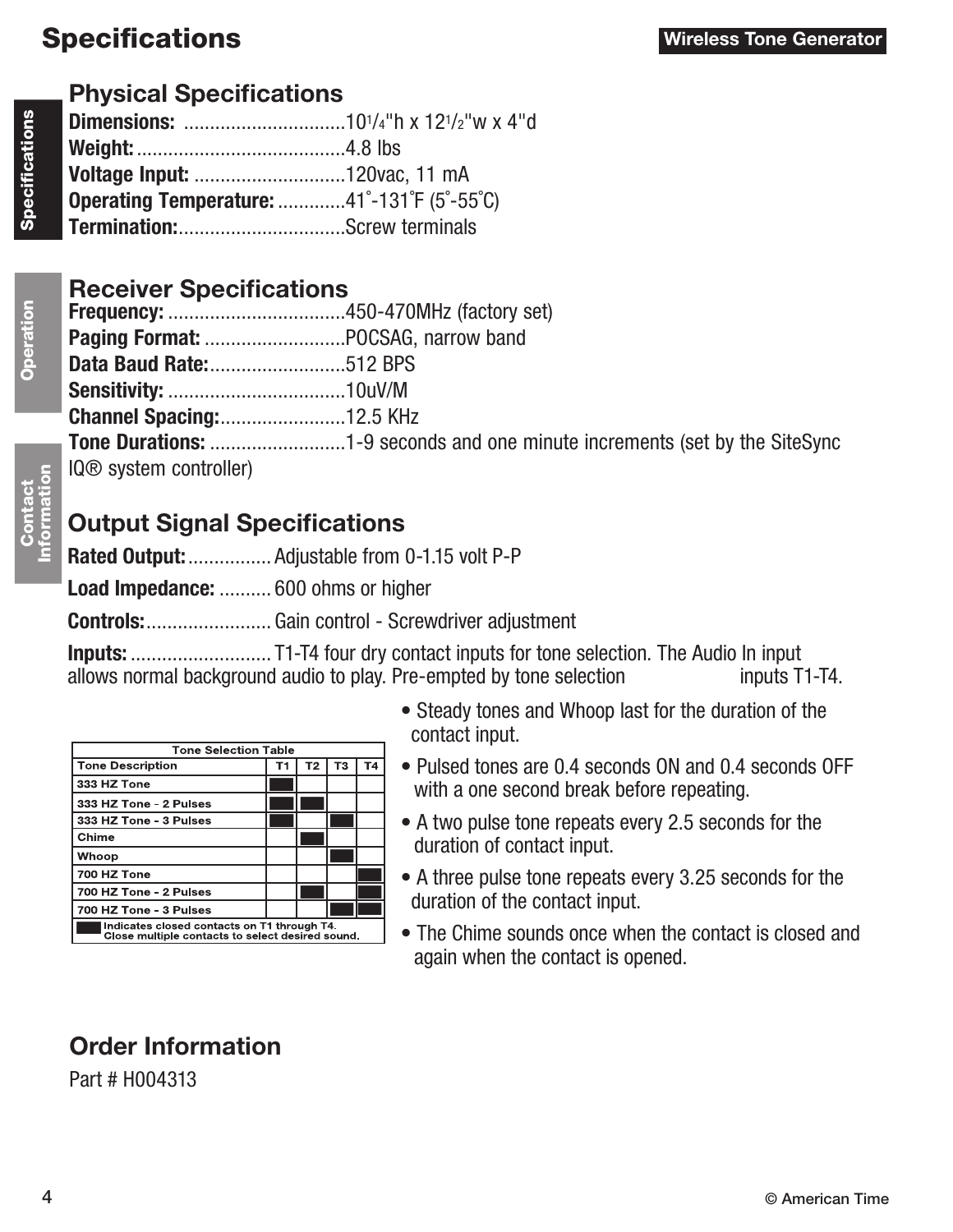#### Wireless Tone Generator

#### **Operation**

The wireless tone generator will allow the user to activate tones wirelessly and interface with power and audio amplifier wiring through a screw terminal located in the bottom panel of the wireless tone generator. *See the figure below.*

WARNING: Never apply electrical power to this device until wiring is completed and in accordance with all local and national electrical codes.



The two left most terminals on the wireless tone generator's larger terminal block are labeled TO AMP COM | SIG OUT. These terminals should be connected to the amplifier system/receiver.

The next used terminal is labeled TONE SELECT (COMMON). This terminal is used to complete the tone selection circuit. It will be connected using the supplied jumper wire to one or two of the T1, T2, T3 or T4 terminals depending on which tone is preferred. The Tone Selection Table (at right) documents which T1, T2, T3 or T4 terminals should be connected to the TONE SELECT (COMMON).

*Example: If you want a 333 Hz tone with three repeated pulses, you would wire the TONE SELECT (COMMON) terminal to T1 and T3.*

The smaller terminal strip (on the right) is where the Hot,

Neutral and Ground power inputs are to be connected. These should be connected with no electrical power supplied and following all local and national electrical codes.

| <b>Tone Selection Table</b>                                                                     |    |                |    |    |  |
|-------------------------------------------------------------------------------------------------|----|----------------|----|----|--|
| <b>Tone Description</b>                                                                         | т1 | T <sub>2</sub> | ТЗ | Τ4 |  |
| 333 HZ Tone                                                                                     |    |                |    |    |  |
| 333 HZ Tone - 2 Pulses                                                                          |    |                |    |    |  |
| 333 HZ Tone - 3 Pulses                                                                          |    |                |    |    |  |
| Chime                                                                                           |    |                |    |    |  |
| Whoop                                                                                           |    |                |    |    |  |
| 700 HZ Tone                                                                                     |    |                |    |    |  |
| 700 HZ Tone - 2 Pulses                                                                          |    |                |    |    |  |
| 700 HZ Tone - 3 Pulses                                                                          |    |                |    |    |  |
| Indicates closed contacts on T1 through T4.<br>Close multiple contacts to select desired sound. |    |                |    |    |  |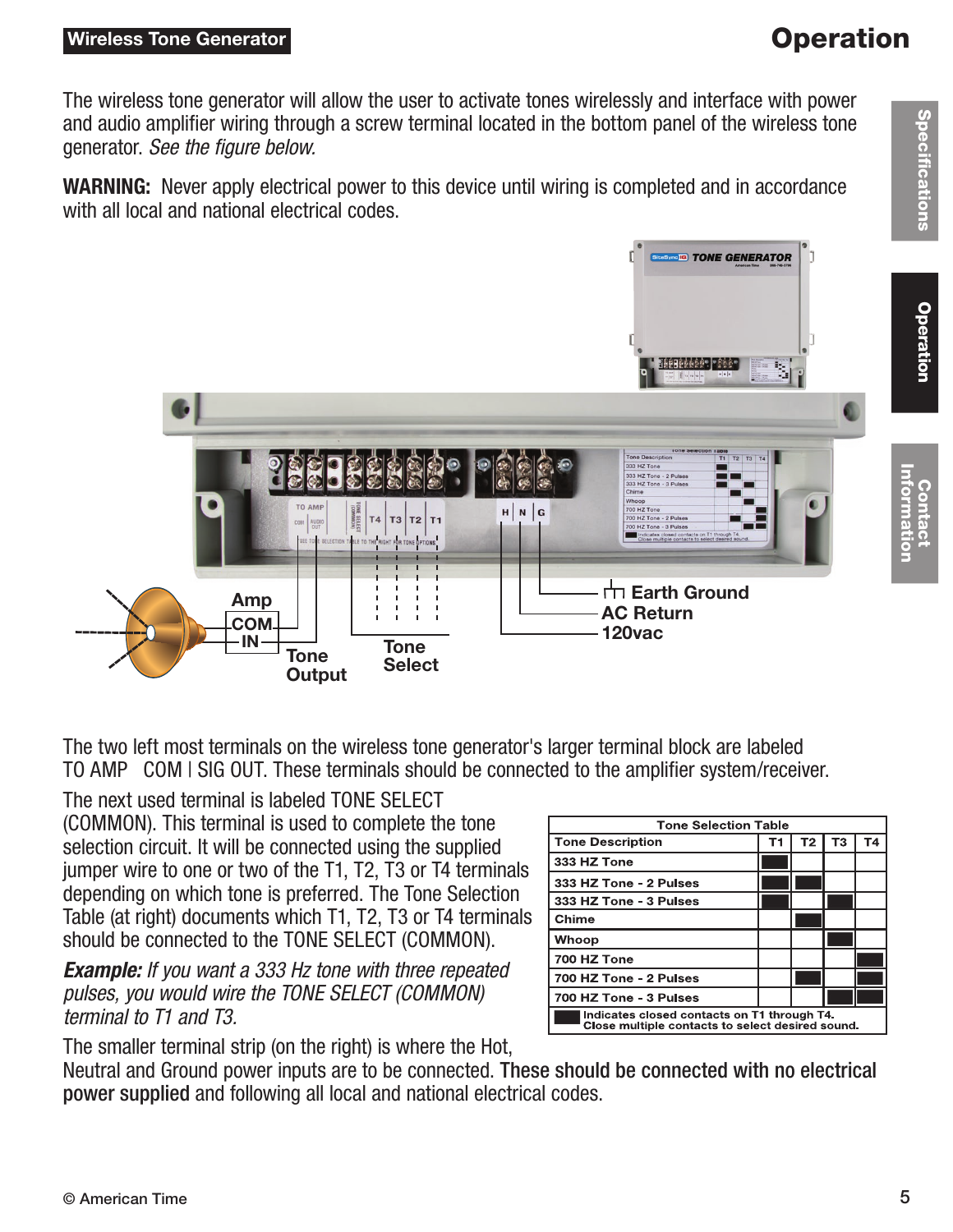### **Operation**

# **Specifications** Operation Specifications

#### Use with the SiteSync IQ® System Controllers

By scheduling events on the SiteSync IQ system controller, the pre-selected tones on the tone generator will be wirelessly activated at the scheduled event times. Refer to the SiteSync IQ Installation Manual for instructions on setting schedules.

■Note: See the SiteSync IQ Wireless Installation Manual before installation. Also, verify that the system controller you have has the bell circuit option.